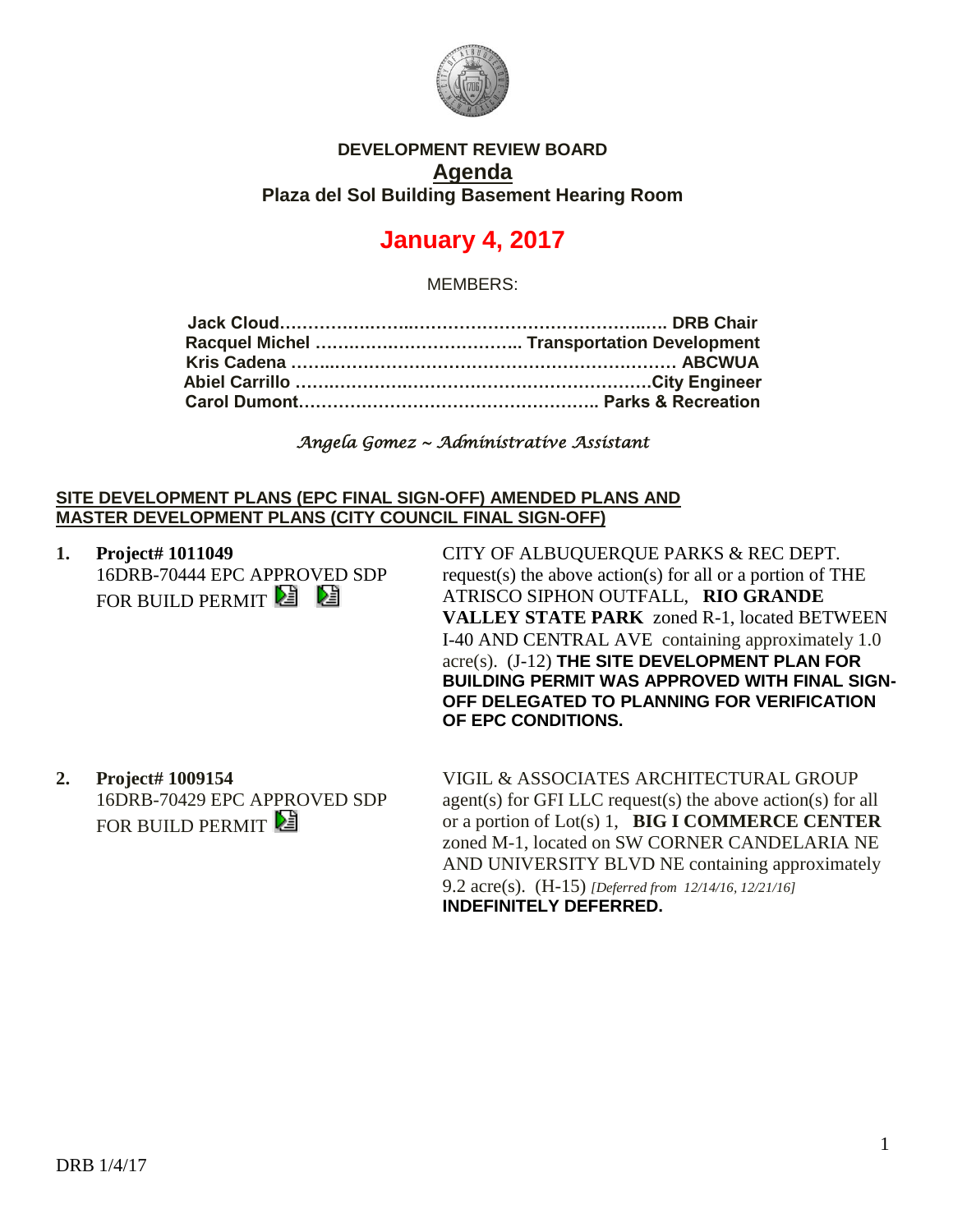### **CASES WHICH REQUIRE PUBLIC NOTIFICATION MAJOR SUBDIVISIONS, VACATIONS, SIA EXTENSIONS AND SITE DEVELOPMENT PLANS**

**3. Project# 1011092** 16DRB-70432 MAJOR – SITE DEVELOPMENT PLAN FOR BUILDING PERMIT

JEREMY DRESKIN agent for MMR LLC requests the referenced/ above action for all or a portion of Lot F-1, **LANDS OF LOS ANGELES INVESTORS** zoned M-1 or SU-2/ C, located on the east side of WASHINGTON ST NE between WASHINGTON PL NE and ANAHEIM AVE NE containing approximately 2.1 acres. (C-17) **WITHDRAWN.**

**4. Project# 1000032** 16DRB-70398 PRELIMINARY PLAT 16DRB-70402 VACATION OF PRIVATE BLANKET DRAINAGE EASEMENT Dà

RETAIL SOUTHWEST DEVELOPMENT LLC agents for REDSHAMROCK 10 LLC request the referenced/ above actions for Tract X-1-A2, **UNIVERSITY OF ALBUQUERQUE URBAN CENTER** zoned SU-3, located on the NW corner of COORS BLVD NW and ST JOSEPH'S DR NW containing approximately 21 acres. (G-11) *[Deferred from 10/19/16, 11/9/16, 11/30/16, 12/21/16]* **WITH THE SIGNING OF THE INFRASTRUCTURE LIST DATED 1/4/17, AND WITH AN APPROVED GRADING AND DRAINAGE PLAN ENGINEER STAMP DATED 12/29/16 THE PRELIMINARY PLAT WAS APPROVED. THE VACATION WAS APPROVED AS SHOWN ON EXHIBIT B IN THE PLANNING FILE PER SECTION 14- 14-7-2(A) (1) AND (B) (1)(3) OF THE SUBDIVISION ORDINANCE.**

**5. Project# 1000922** 16DRB-70322 - PRELIMINARY PLAT 16DRB-70323 TEMPORARY DEFERRAL OF SIDEWALK CONSTRUCTION

WILSON & COMPANY agents for ELK HAVEN LLC request the referenced/ above actions for Tract B-2, **LA CUENTISTA SUBDIVISION** zoned SU-2/ VCUR, located on the north side of ROSA PARKS RD NW between AZUCENA PL NW and CALLE PLATA NW containing approximately 11.19 acres. (C-10) *[Deferred from 9/28/16, 10/26/16, 11/30/16]* **DEFERRED TO 1/18/17.**

## **MINOR PLATS, FINAL (MAJOR) PLATS, AMENDED PLATS AND PLANS**

**6. Project# 1004607** 16DRB-70443 AMENDMENT TO PRELIMINARY PLAT/ INFRASTRUCTURE LIST

WILSON AND COMPANY INC agent(s) for KB HOME NEW MEXICO INC request(s) the above action(s) for all or a portion of **VISTA VIEJA SUBDIVISION Unit(s) 3,** zoned RD, located on VISTA DEL SOL DR NW BETWEEN GROUNDSEL RD NW AND SCENIC RD NW containing approximately 78.86 acre(s). (D-9) **THE AMENDED INFRASTRUCTURE LIST DATED 1/4/17 WAS APPROVED. THIS AMENDMENT DOES NOT EXTEND THE EXPIRATION DATE OF THE ALREADY APPROVED PRELIMINARY PLAT.**